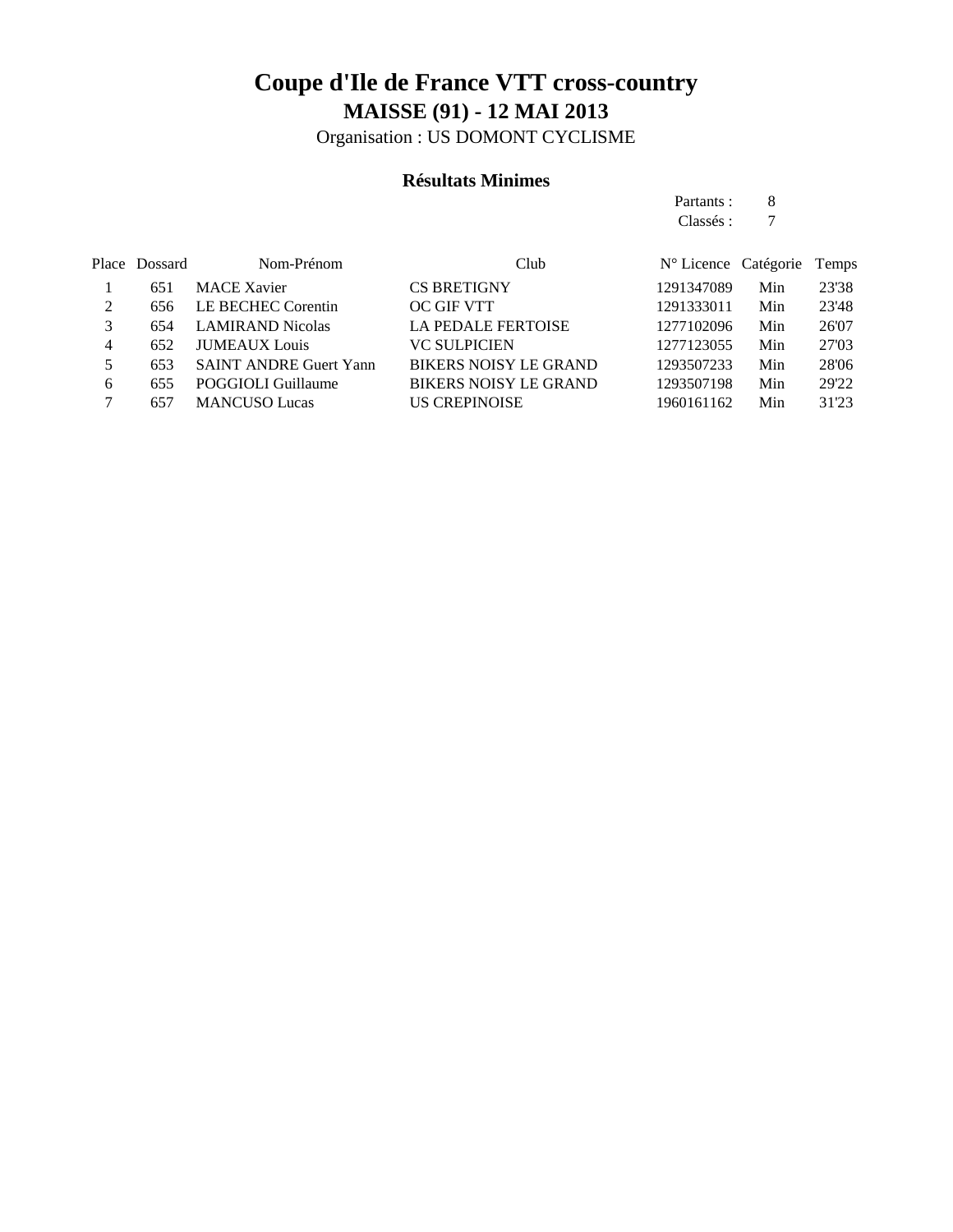Organisation : US DOMONT CYCLISME

#### **Résultats Cadettes**

Partants : 3 Classés : 3

|               | Place Dossard | Nom-Prénom           | Club                                        | N° Licence Catégorie Temps |               |
|---------------|---------------|----------------------|---------------------------------------------|----------------------------|---------------|
|               |               | 503 VAILLANT Pauline | OC GIF VTT                                  | 1291333014 Cad F           | 58'53         |
|               |               | 502 JAFFRY Jennyfer  | <b>JS FERTE GAUCHER</b>                     | 1277114246 Cad F           | 1:00'23       |
| $\mathcal{R}$ |               | 501 GARNIER Mélanie  | VAL D'EUROPE TEAM CYCLISTE 1277145030 Cad F |                            | $\lambda$ 1 T |

#### **Résultats Minimes Filles**

Partants : 2<br>Classés : 2 Classés : 2

| Place Dossard | Nom-Prénom         | Club                | N° Licence Catégorie Temps |       |       |
|---------------|--------------------|---------------------|----------------------------|-------|-------|
|               | 602 FONTAINE Elora | US MAULOISE         | 1278228156 Min F           |       | 28'46 |
|               | 601 RIBEIRO Léah   | VC SAVIGNY SUR ORGE | 1291301163                 | Min F | 30'41 |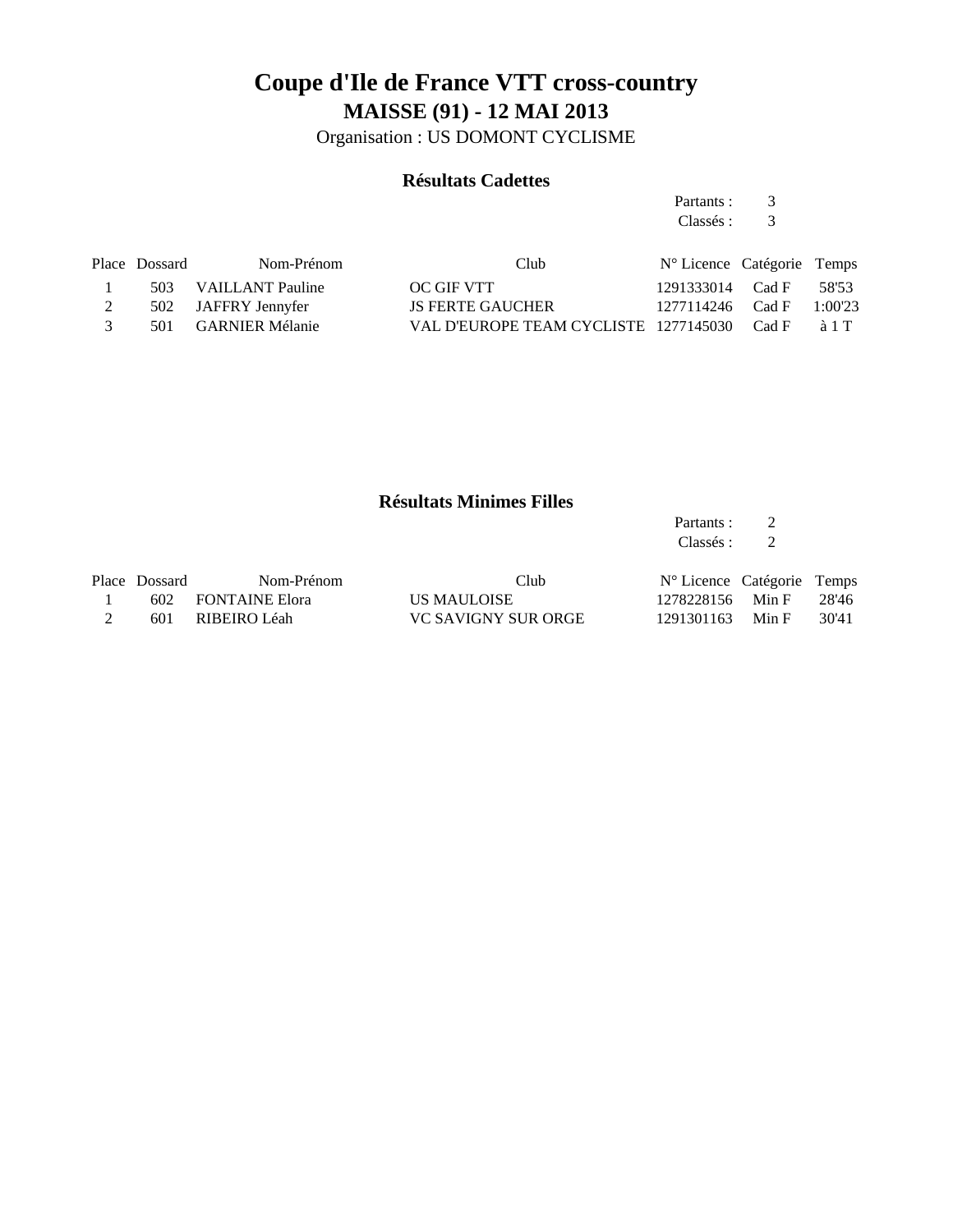Organisation : US DOMONT CYCLISME

#### **Résultats Cadets**

Partants : 13 Classés: 13

|    | Place Dossard | Nom-Prénom               | Club                         | $N^{\circ}$ Licence Catégorie |     | Temps |
|----|---------------|--------------------------|------------------------------|-------------------------------|-----|-------|
|    | 556           | <b>HANDJIAN Melvin</b>   | <b>BIKERS NOISY LE GRAND</b> | 1293507087                    | Cad | 42'11 |
| 2  | 555           | <b>MORAND Guillaume</b>  | <b>BIKERS NOISY LE GRAND</b> | 1293507048                    | Cad | 43'32 |
| 3  | 552           | <b>POITEVIN Robin</b>    | US DOMONT CYCLISME           | 1295702004                    | Cad | 44'14 |
| 4  | 558           | <b>PARMENTIER Hugo</b>   | <b>BIKERS NOISY LE GRAND</b> | 1293507196                    | Cad | 45'06 |
| 5  | 551           | DELVAL Florian           | <b>RO</b> Conflanaise        | 1278210003                    | Cad | 46'47 |
| 6  | 560           | <b>SVEHLA Yohan</b>      | <b>US MAULOISE</b>           | 1278228193                    | Cad | 47'21 |
| 7  | 557           | <b>GONTIER Lucas</b>     | <b>LA PEDALE FERTOISE</b>    | 1277102187                    | Cad | 47'39 |
| 8  | 554           | <b>LACROIX Kevin</b>     | <b>BIKERS NOISY LE GRAND</b> | 1293507180                    | Cad | 54'29 |
| 9  | 553           | <b>LECORDONNIER Eric</b> | RO Conflanaise               | 1278210151                    | Cad | 55'06 |
| 10 | 561           | <b>BROCHARD Romain</b>   | OC GIF VTT                   | 1291333016                    | Cad | 56'10 |
| 11 | 564           | THIENNEAU Dylan          | <b>US CREPINOISE</b>         | 1960161240                    | Cad | 58'01 |
| 12 | 563           | CLUZEL Benjamin          | NL                           | NL.                           | Cad | 58'04 |
| 13 | 559           | <b>JUMEAUX Armand</b>    | <b>VC SULPICIEN</b>          | 1277123063                    | Cad | 58'17 |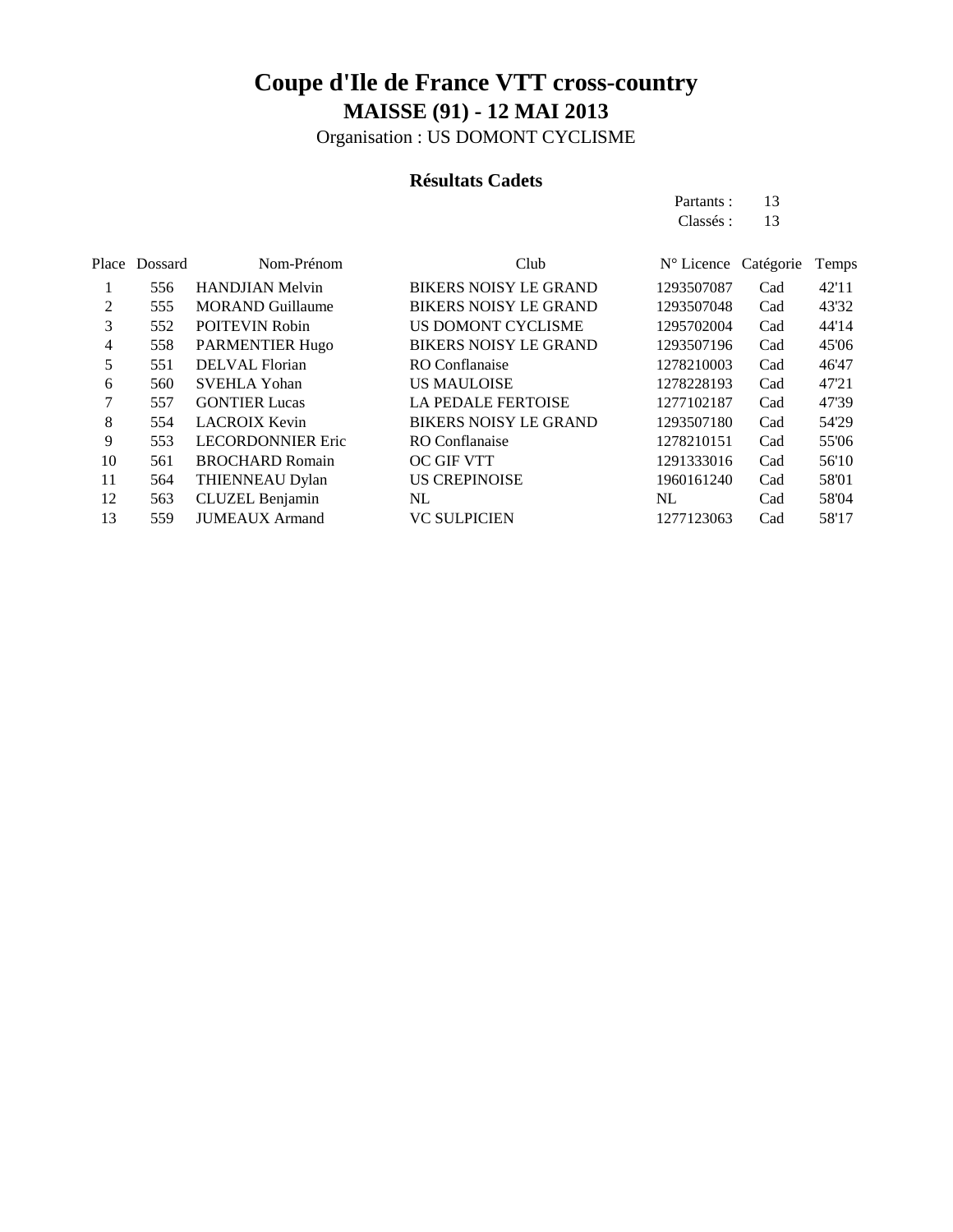Organisation : US DOMONT CYCLISME

#### **Résultats Juniors**

Partants : 12 Classés : 10

|    | Place Dossard | Nom-Prénom              | Club                       | N° Licence Catégorie |     | Temps   |
|----|---------------|-------------------------|----------------------------|----------------------|-----|---------|
|    | 162           | <b>FERREIRA</b> Romain  | <b>US MAULOISE</b>         | 1278228232           | Jun | 1:21'17 |
| 2  | 152           | THIEBAULT Robin         | <b>LES BLEUS DE FRANCE</b> | 1292402016           | Jun | 1:21'18 |
| 3  | 159           | <b>RASTODER Kevin</b>   | <b>US MAULOISE</b>         | 1278228236           | Jun |         |
| 4  | 153           | <b>GIRAULT</b> Quentin  | <b>TEAM VTT MAISSE</b>     | 1291325050           | Jun |         |
|    | 163           | <b>ORCHAMPT</b> Antoine | <b>TEAM BONNAT 91</b>      | 1291309004           | Jun |         |
| 6  | 164           | FORTANT Frédéric        | NL                         | NL                   | Jun |         |
|    | 161           | <b>VERA Raphael</b>     | <b>ES MAINTENON PC</b>     | 1828110234           | Jun |         |
| 8  | 160           | YECHE Hugo              | OC GIF VTT                 | 1291333015           | Jun |         |
| 9  | 158           | <b>GALOIS Maxime</b>    | US DOMONT CYCLISME         | 1295702173           | Jun |         |
| 10 | 156           | <b>OSADNIK Alvin</b>    | <b>CC MENNECY VILLEROY</b> | 1291329017           | Jun |         |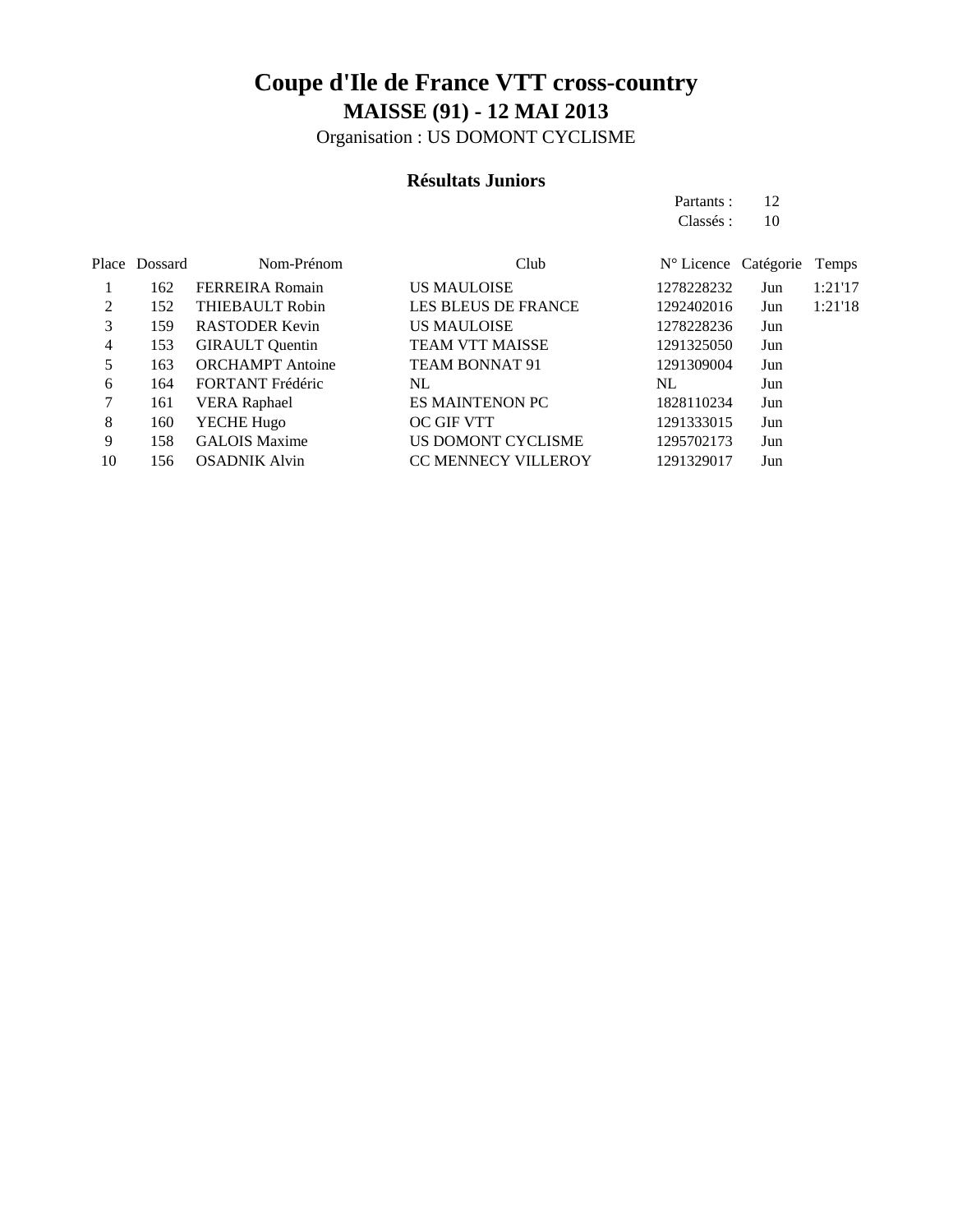Organisation : US DOMONT CYCLISME

#### **Résultats Seniors et Juniors Féminines**

|                |               |                        |                            | Partants :                    | 8     |         |
|----------------|---------------|------------------------|----------------------------|-------------------------------|-------|---------|
|                |               |                        |                            | Classés :                     | 7     |         |
|                | Place Dossard | Nom-Prénom             | Club                       | $N^{\circ}$ Licence Catégorie |       | Temps   |
|                | 452           | <b>CALDERAN Léa</b>    | US DOMONT CYCLISME         | 1295702171                    | Jun F | 1:16'47 |
| 2              | 451           | <b>MACE</b> Charlotte  | US DOMONT CYCLISME         | 1295702003                    | Jun F | 1:21'13 |
| 3              | 423           | PFLUKE Lilian          | <b>US METRO TRANSPORTS</b> | 1275024073                    | Sen F | 1:23'19 |
| $\overline{4}$ | 424           | PITTIA Chrystelle      | <b>ES PERSANAISE</b>       | 1295717243                    | Sen F |         |
| 5              | 422           | MARCELLAUD Heddy       | EC MONTGERON-VIGNEUX       | 1291307215                    | Sen F |         |
| 6              | 421           | <b>LEGROS</b> Angeline | <b>LES BLEUS DE FRANCE</b> | 1292402101                    | Sen F |         |
| 7              | 453           | <b>DELON</b> Clara     | EC MONTGERON-VIGNEUX       | 1291307104                    | Jun F |         |
|                |               |                        |                            |                               |       |         |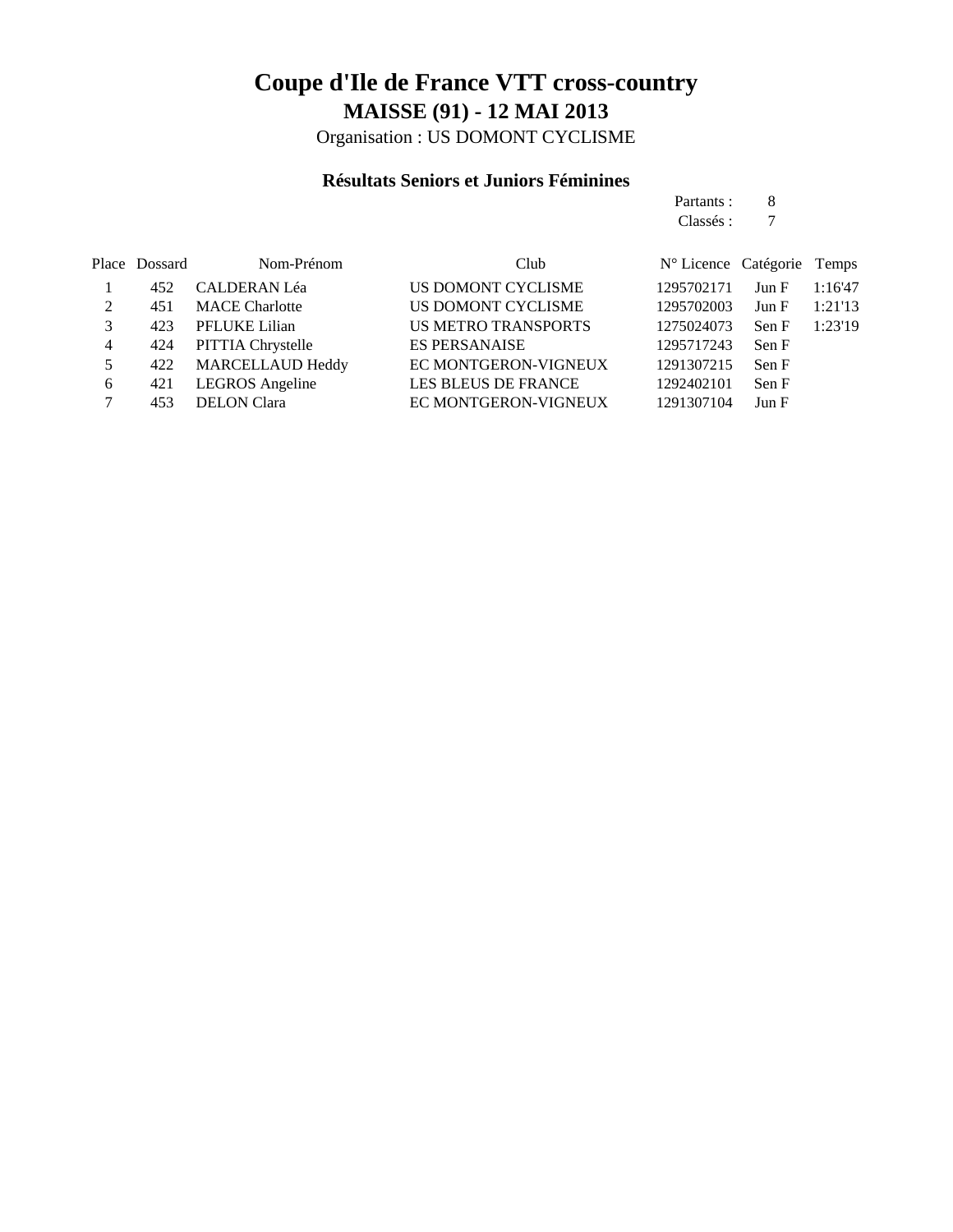Organisation : US DOMONT CYCLISME

#### **Résultats Espoirs**

Partants : 8 Classés : 7

|   | Place Dossard | Nom-Prénom                    | Club                   | N° Licence Catégorie Temps |     |         |
|---|---------------|-------------------------------|------------------------|----------------------------|-----|---------|
|   | 101           | <b>BOURDEVAIRE Jean-Louis</b> | LES BLEUS DE FRANCE    | 1292402032                 | Esp | 1:33'50 |
|   | 102           | <b>NOGUEIRA Romain</b>        | US DOMONT CYCLISME     | 1295702168                 | Esp | 1:35'17 |
|   | 104           | <b>VAILLANT Pierre</b>        | <b>OC GIF VTT</b>      | 1291333029                 | Esp |         |
| 4 | 107           | <b>SANSON Thibault</b>        | <b>ASCO VTT</b>        | 1845206067                 | Esp |         |
|   | 108           | <b>GALON</b> Geoffrey         | NL.                    | NL                         | Esp |         |
| 6 | 103           | MAJA Benjamin                 | EC BOUCLES DE LA MARNE | 1277126002                 | Esp |         |
|   | 105           | <b>HAIN Nicolas</b>           | <b>OC GIF VTT</b>      | 1291333017                 | Esp |         |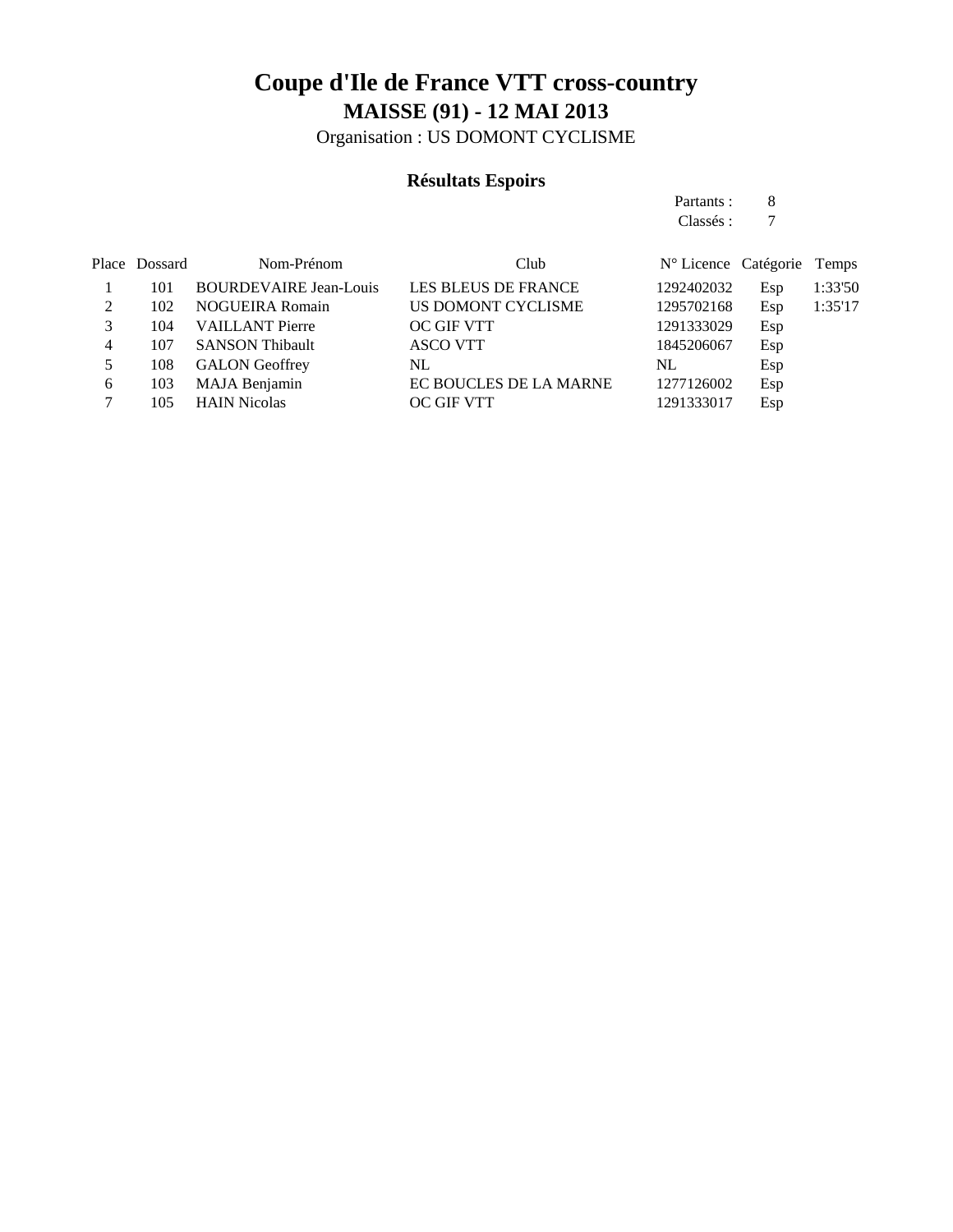Organisation : US DOMONT CYCLISME

#### **Résultats Seniors**

Partants : 18 Classés: 13

| Place | Dossard | Nom-Prénom                  | Club                       | N° Licence Catégorie |     | Temps   |
|-------|---------|-----------------------------|----------------------------|----------------------|-----|---------|
|       |         | <b>BOURDEVAIRE Julien</b>   | <b>LES BLEUS DE FRANCE</b> | 1292402033           | Sen | 1:31'02 |
| 2     | 3       | LE CLAINCHE Jimmy           | US DOMONT CYCLISME         | 1295702076           | Sen | 1:31'18 |
| 3     | 8       | <b>GIRARDIN Maxime</b>      | UC Orléanaise              | 1845071292           | Sen |         |
| 4     | 17      | <b>CROCHET COLIN Norman</b> | NL                         | NL.                  | Sen |         |
| 5     | 11      | <b>TROCHON Philippe</b>     | AC BOULOGNE BILLANCOURT    | 1292408031           | Sen |         |
| 6     | 2       | <b>LEGROS</b> Thomas        | <b>LES BLEUS DE FRANCE</b> | 1292402002           | Sen |         |
|       | 4       | <b>GARCIA</b> Clément       | <b>LES BLEUS DE FRANCE</b> | 1292402075           | Sen |         |
| 8     | 10      | <b>ALVES</b> Arnaud         | <b>LES BLEUS DE FRANCE</b> | 1292402069           | Sen |         |
| 9     | 9       | <b>CHESNIER Ludovic</b>     | <b>VC SAVIGNY SUR ORGE</b> | 1291301021           | Sen |         |
| 10    | 18      | <b>ACHOUR Abdelkarim</b>    | <b>VCA DU BOURGET</b>      | 1293510022           | Sen |         |
| 11    | 12      | <b>ROTELHO Damien</b>       | AC BOULOGNE BILLANCOURT    | 1292408016           | Sen |         |
| 12    | 15      | <b>PITTIA Emmanuel</b>      | UC Bords de Marne          | 1294616003           | Sen |         |
| 13    | 7       | <b>LEGROS Thibault</b>      | <b>LES BLEUS DE FRANCE</b> | 1292402096           | Sen |         |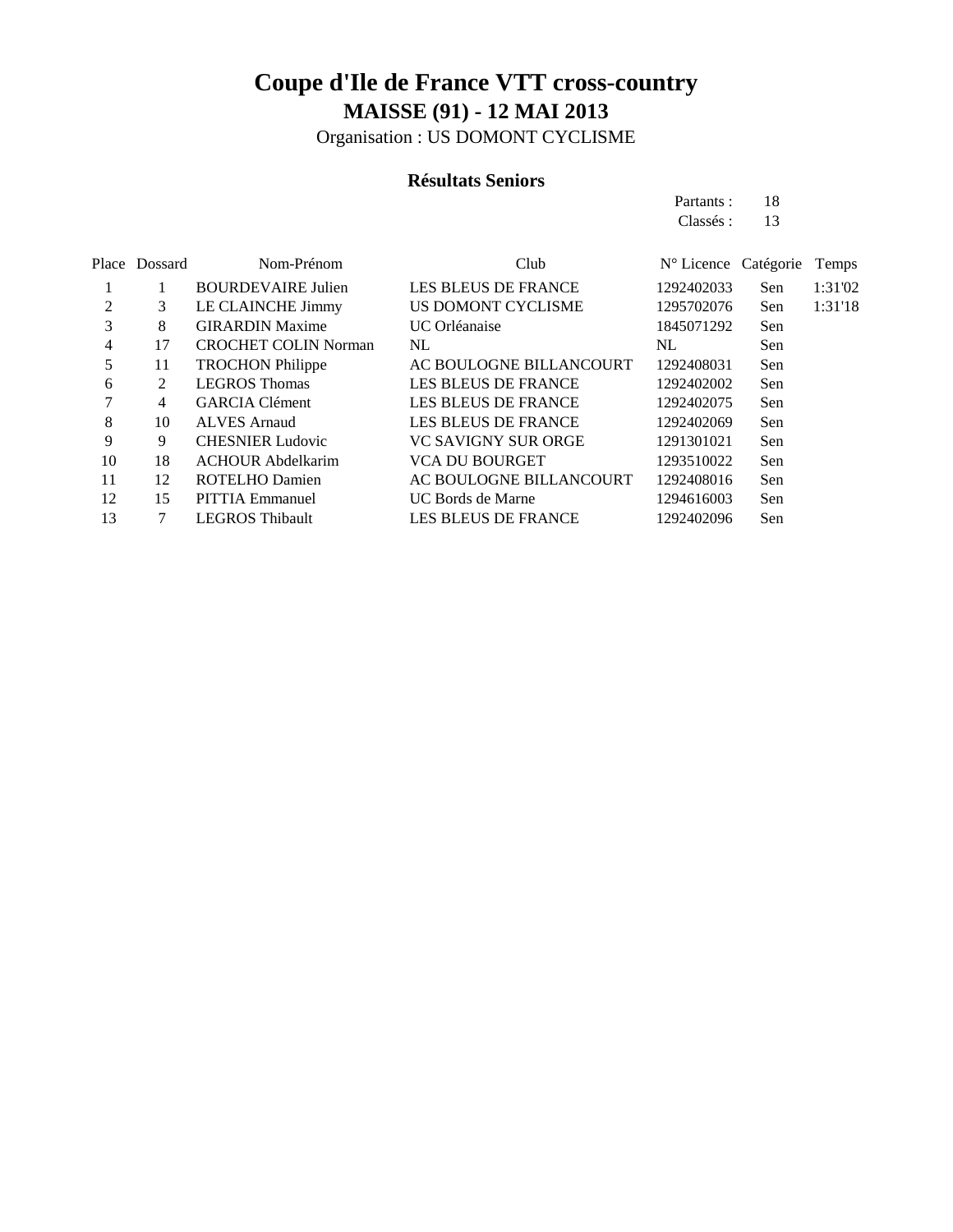Organisation : US DOMONT CYCLISME

#### **Résultats Masters 1 et 2**

Partants : 21 Classés: 17

|    | Place Dossard | Nom-Prénom                     | Club                         | N° Licence Catégorie Temps    |
|----|---------------|--------------------------------|------------------------------|-------------------------------|
| 1  | 207           | PERROCHON Cyril                | LES BLEUS DE FRANCE          | 1292402121 Master 1/2 1:33'17 |
| 2  | 202           | <b>NARI</b> Olivier            | AS CORBEIL ESSONNES          | 1291302340 Master 1/2         |
| 3  | 201           | <b>FERNANDES</b> José          | US DOMONT CYCLISME           | 1295702080 Master 1/2         |
| 4  | 217           | <b>ESCUAIN Sebastien</b>       | <b>LES KOYOTES</b>           | 1275003003 Master 1/2         |
| 5  | 203           | <b>BRIANT</b> Joao             | <b>VC SAVIGNY S/ORGE</b>     | 1291301169 Master 1/2         |
| 6  | 214           | <b>GAUDIN</b> Vincent          | <b>VC ESSARTAIS</b>          | 0385106228 Master 1/2         |
| 7  | 204           | <b>ABERBOUR Jérome</b>         | <b>LES BLEUS DE FRANCE</b>   | 1292402114 Master 1/2         |
| 8  | 220           | <b>LINDO</b> Michel            | US NEMOURS ST PIERRE         | 1277109246 Master 1/2         |
| 9  | 222           | <b>BASSOT</b> Jonathan         | <b>LUCHON LC</b>             | 2231161161 Master 1/2         |
| 10 | 205           | FADDA Jean-Christophe          | TEAM VTT MAISSE              | 1291325040 Master 1/2         |
| 11 | 218           | <b>COLLARD Jean-Christophe</b> | UC Bords de Marne            | 1294616002 Master 1/2         |
| 12 | 206           | <b>MELCHIOR Loïc</b>           | <b>BIKERS NOISY LE GRAND</b> | 1293507002 Master 1/2         |
| 13 | 219           | <b>MARTINIE Florent</b>        | <b>BIKERS NOISY LE GRAND</b> | 1293507253 Master 1/2         |
| 14 | 213           | <b>LEHMANN Vincent</b>         | <b>BIKERS NOISY LE GRAND</b> | 1293507277 Master 1/2         |
| 15 | 221           | <b>SIMONNET Morgan</b>         | <b>ES MAINTENON PC</b>       | 1828110055 Master 1/2         |
| 16 | 210           | <b>BUZON Franck</b>            | <b>BIKERS NOISY LE GRAND</b> | 1293507018 Master 1/2         |
| 17 | 211           | <b>LACROIX</b> Arnaud          | <b>BIKERS NOISY LE GRAND</b> | 1293507005 Master 1/2         |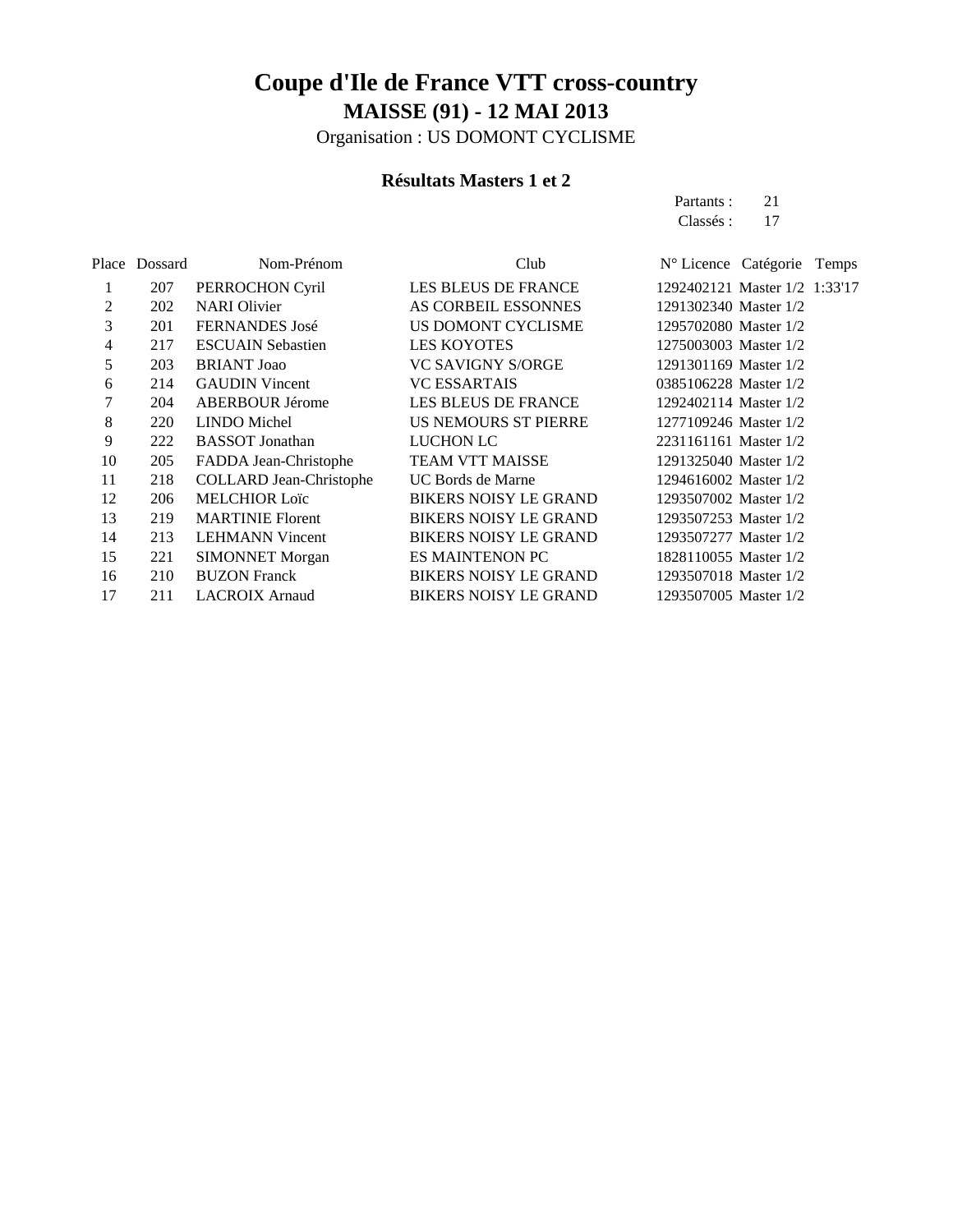Organisation : US DOMONT CYCLISME

#### **Résultats Masters 3-4-5**

Partants : 35 Classés : 26

|    | Place Dossard | Nom-Prénom                 | Club                         | Nº Licence Catégorie Temps    |            |         |
|----|---------------|----------------------------|------------------------------|-------------------------------|------------|---------|
| 1  | 371           | <b>CRENEL Didier</b>       | US DOMONT CYCLISME           | 1295702037 Master 5           |            | 1:18'15 |
| 2  | 301           | DEL DIN Stéphane           | <b>ESC MEAUX</b>             | 1277101103 Master 3/4 1:20'48 |            |         |
| 3  | 322           | <b>OVEN</b> Yannick        | NL                           | NL                            | Master 3/4 |         |
| 4  | 372           | PACHOT Stéphane            | EC MORSANG SUR ORGE          | 1291339029 Master 5           |            |         |
| 5  | 302           | <b>POITEVIN Francis</b>    | US DOMONT CYCLISME           | 1295702006 Master 3/4         |            |         |
| 6  | 312           | PAUCHARD Stéphane          | <b>ESC MEAUX</b>             | 1277101266 Master 3/4         |            |         |
| 7  | 373           | <b>BULLIOT Jean-Michel</b> | EC MONTGERON VIGNEUX         | 1291307189 Master 5           |            |         |
| 8  | 376           | <b>EGEE Alain</b>          | <b>OLYMPIQUE CVO</b>         | 1295712294 Master 5           |            |         |
| 9  | 304           | LELONG Olivier**           | LA PEDALE FERTOISE           | 1277102167 Master 3/4         |            |         |
| 10 | 305           | <b>MICHOUT Eric</b>        | US METRO TRANSPORTS          | 1275024237 Master 3/4         |            |         |
| 11 | 306           | <b>PAJOT Pascal</b>        | UC GIEN SPORT                | 1845070108 Master 3/4         |            |         |
| 12 | 307           | DONATI Jean-François       | <b>US RIS ORANGIS</b>        | 1291322062 Master 3/4         |            |         |
| 13 | 303           | <b>PARMENTIER Franck</b>   | BIKERS NOISY LE GRAND        | 1293507203 Master 3/4         |            |         |
| 14 | 378           | <b>PERRON</b> Didier       | NL                           | NL                            | Master 5   |         |
| 15 | 314           | LE MOAL Yannick            | EC MORSANG SUR ORGE          | 1291339006 Master 3/4         |            |         |
| 16 | 315           | <b>LABARRE</b> Christophe  | <b>CS BRETIGNY</b>           | 1291347001 Master 3/4         |            |         |
| 17 | 380           | <b>BAILLEUL Michel</b>     | <b>US METRO TRANSPORTS</b>   | 1275024165 Master 5           |            |         |
| 18 | 379           | PETRUZZELLA Denis          | <b>VC VILLEJUST</b>          | 1291338002 Master 5           |            |         |
| 19 | 321           | PASQUIER Olivier           | NL                           | NL                            | Master 3/4 |         |
| 20 | 316           | <b>CHABANAUD Ludovic</b>   | US METRO TRANSPORTS          | 1275024264 Master 3/4         |            |         |
| 21 | 309           | <b>CERRADA Pascal</b>      | <b>ESC MEAUX</b>             | 1277101041 Master 3/4         |            |         |
| 22 | 317           | <b>HANDJIAN</b> Pierre     | <b>BIKERS NOISY LE GRAND</b> | 1293507149 Master 3/4         |            |         |
| 23 | 320           | <b>MULLER Christophe</b>   | UC TRILPORT                  | 1277132002 Master 3/4         |            |         |
| 24 | 381           | <b>BERNARD</b> Alain       | NL                           | NL                            | Master 5   |         |
| 25 | 319           | NOEL Franck*               | <b>LES KOYOTES</b>           | 1275003006 Master 3/4         |            |         |
| 26 | 310           | <b>OSADNIK Alain</b>       | CC MENNECY VILLEROY          | 1291329016 Master 3/4         |            |         |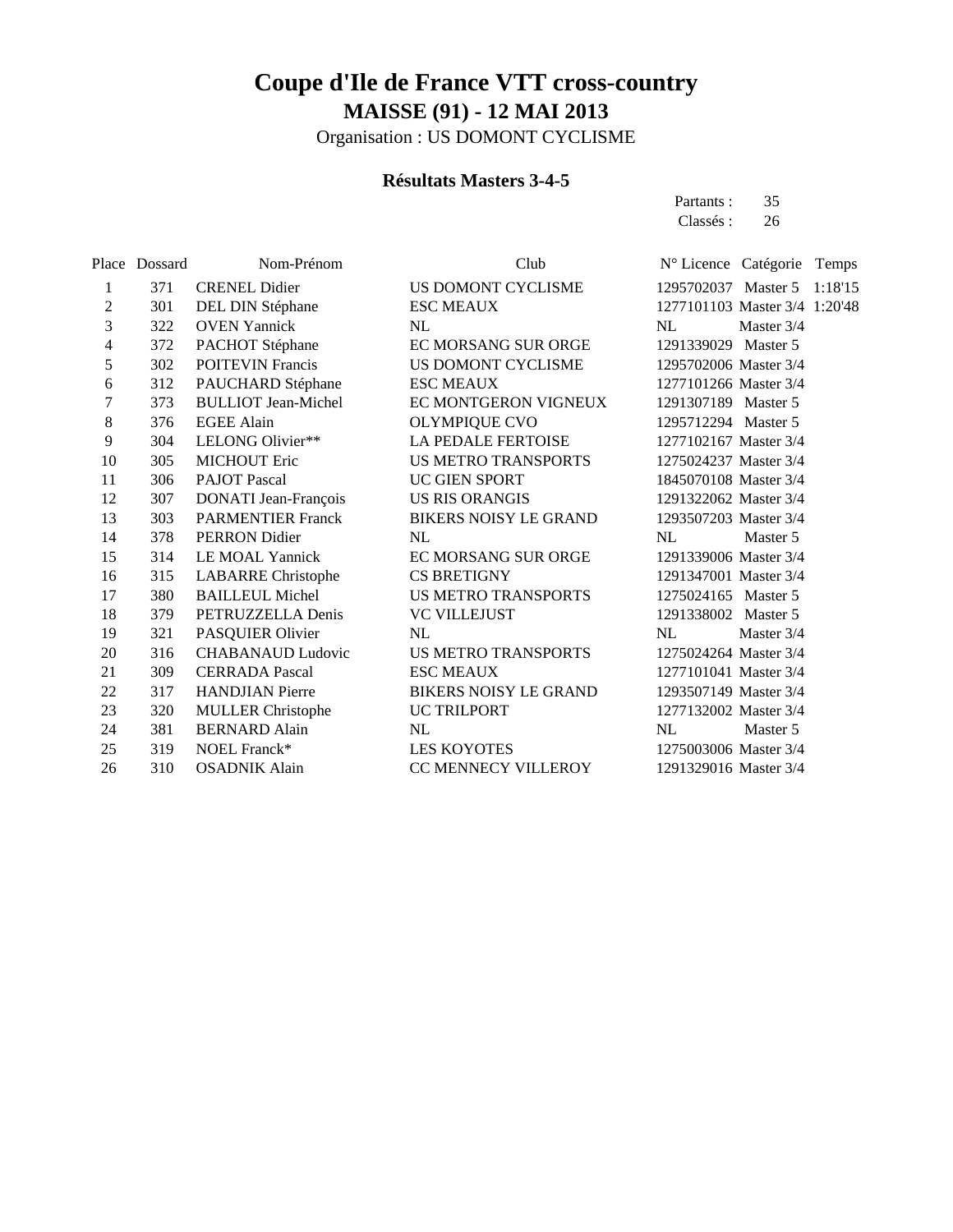Organisation : US DOMONT CYCLISME

#### **Résultats Masters 5**

Partants : 15 Classés : 8

|   | Place Dossard | Nom-Prénom                 | Club                       | N° Licence Catégorie Temps  |          |  |
|---|---------------|----------------------------|----------------------------|-----------------------------|----------|--|
|   | 371           | <b>CRENEL Didier</b>       | US DOMONT CYCLISME         | 1295702037 Master 5 1:18"15 |          |  |
| 2 | 372           | PACHOT Stéphane            | EC MORSANG SUR ORGE        | 1291339029 Master 5         |          |  |
| 3 | 373           | <b>BULLIOT Jean-Michel</b> | EC MONTGERON VIGNEUX       | 1291307189 Master 5         |          |  |
| 4 | 376           | <b>EGEE Alain</b>          | <b>OLYMPIQUE CVO</b>       | 1295712294                  | Master 5 |  |
|   | 378           | <b>PERRON</b> Didier       | NL                         | NL.                         | Master 5 |  |
| 6 | 380           | <b>BAILLEUL Michel</b>     | <b>US METRO TRANSPORTS</b> | 1275024165 Master 5         |          |  |
|   | 379           | PETRUZZELLA Denis          | <b>VC VILLEJUST</b>        | 1291338002                  | Master 5 |  |
|   | 381           | <b>BERNARD Alain</b>       | NL                         | NL                          | Master 5 |  |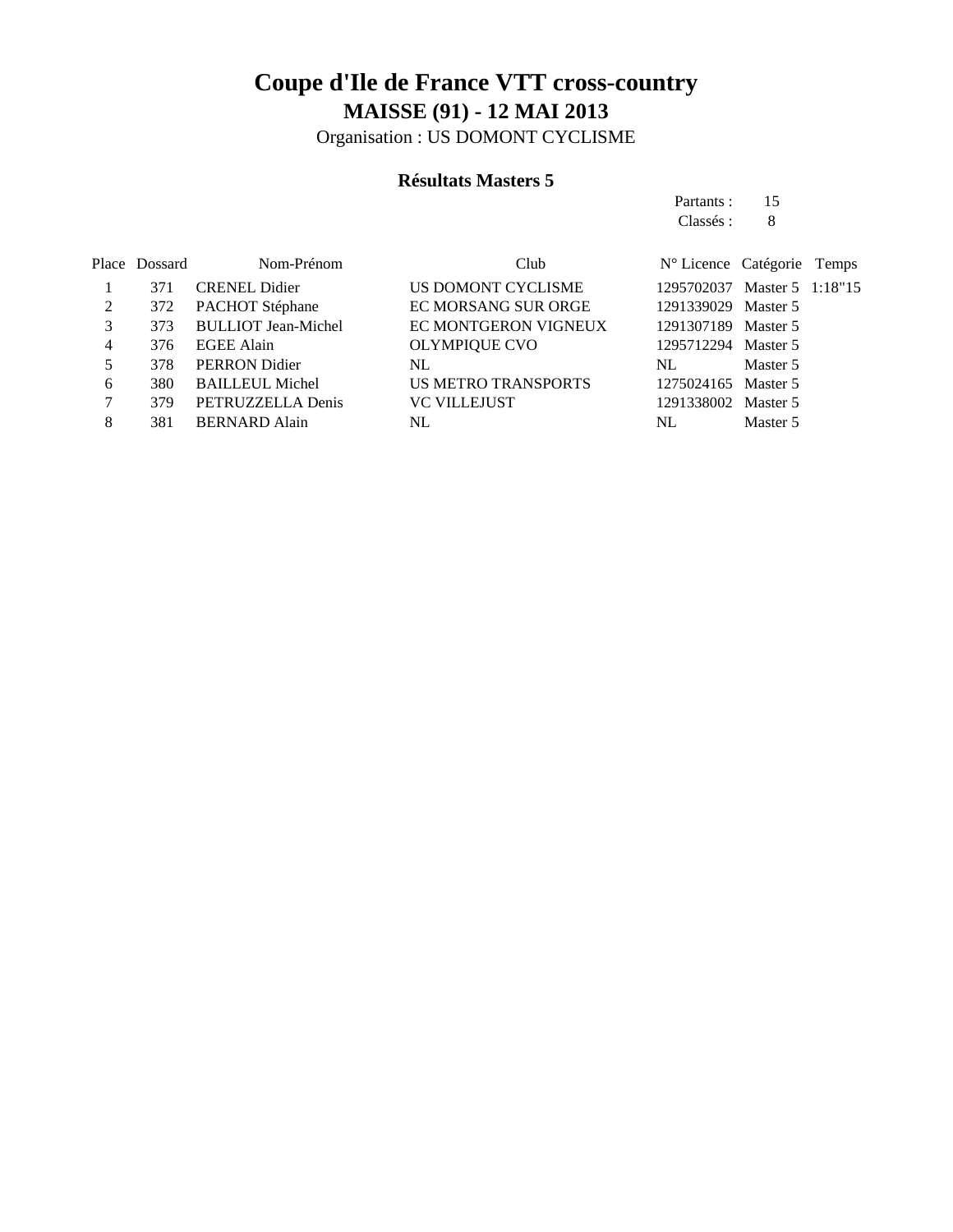Organisation : US DOMONT CYCLISME

#### **Résultats Tandems**

Partants : 4 Classés : 4

| Nom-Prénom | Club                                                                                                       |            |     |                                     |
|------------|------------------------------------------------------------------------------------------------------------|------------|-----|-------------------------------------|
|            | LES BLEUS DE FRANCE                                                                                        | 1292402013 | Tan | 1:13'23                             |
|            | LES BLEUS DE FRANCE                                                                                        | 1292402070 | Tan |                                     |
|            | LES BLEUS DE FRANCE                                                                                        | 1292402115 | Tan |                                     |
|            | LES BLEUS DE FRANCE                                                                                        | 1292402103 | Tan |                                     |
|            | Place Dossard<br>401a GRANGE Sebastien<br>401b FREMINET Jérome<br>402a ROCHA Serge<br>402b SARTORI Laurent |            |     | $N^{\circ}$ Licence Catégorie Temps |